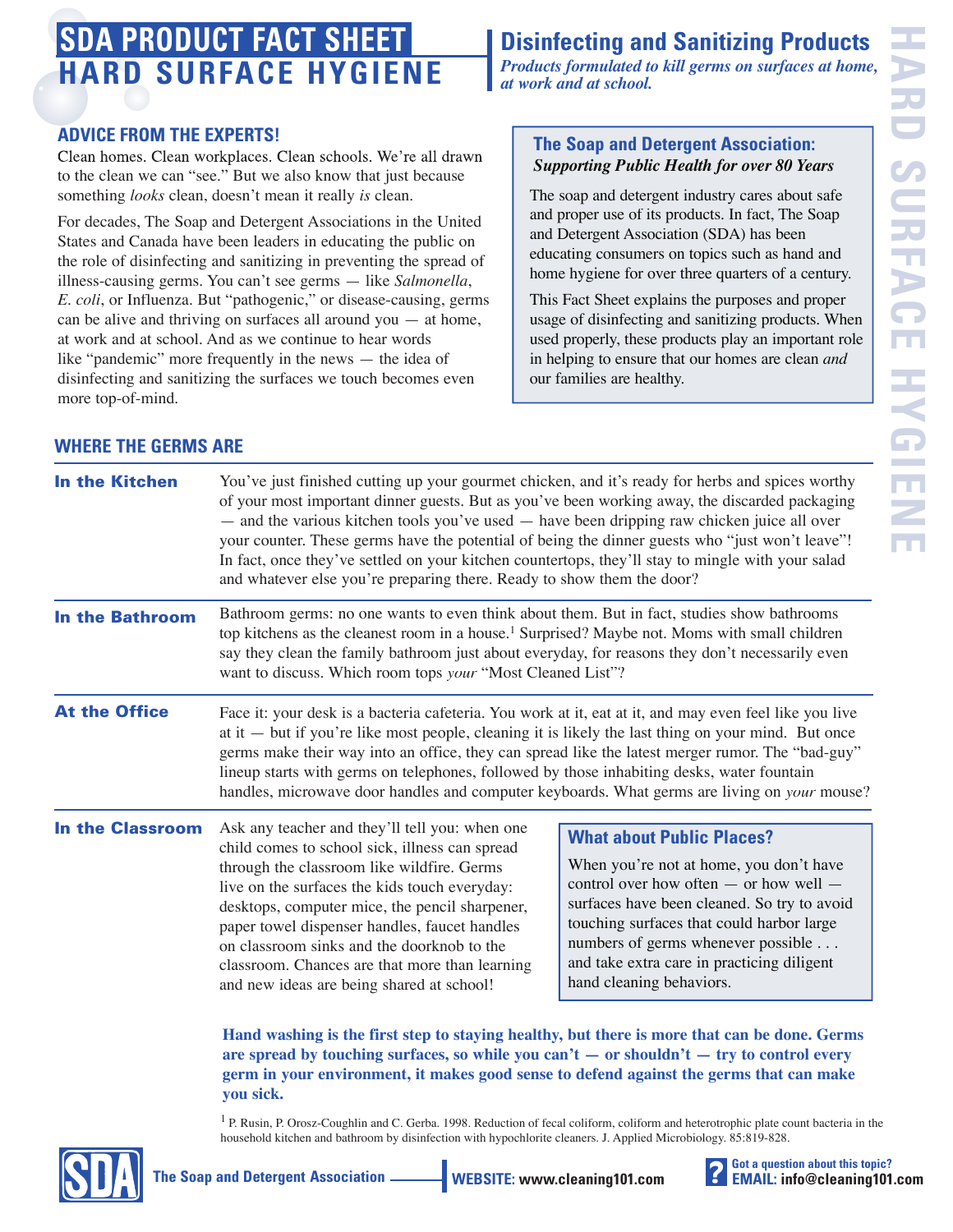# **PRODUCTS**

Disinfectants and sanitizers come in many forms, and each has its own benefits. Read the label to see if the product you're choosing is labeled as a disinfectant and/or sanitizer, and select the one that best suits your needs. Disinfectants and sanitizers are designed to kill bacteria, viruses and/or fungi on surfaces. For proven results and range of effectiveness, look for a product that has an EPA registration number in the U.S., and the word "disinfectant" or "sanitizer" on the label in Canada.

#### **Product forms include:**

- Wipes
- Liquids
- Sprays
- Aerosols
- Gels
- Foams
- Granules



Remember to **read the label**. In addition to disinfecting/sanitizing information, product labels may also contain information about ingredients, proper use, safety, disposal and other helpful advice, such as how to contact the product manufacturer with questions.

#### **INGREDIENTS**

**INGREDIENTS**<br>
For surface cleaners, cleaner/disinfectants and cleaner/sanitizers, active ingredients are listed on product packaging.<br>
The following ingredients are often used in many home hygiene products; not all produc The following ingredients are often used in many home hygiene products; not all products contain all ingredients.

- **Cleaning Agents/Surfactants:** Lift dirt and soil and help remove germs from surfaces
- **Buffering agents:** Stabilize the various ingredients in the formulas
- **Fragrances:** Give consumers a choice of pleasing scents
- **Disinfecting and Sanitizing Active Ingredients:** Kill bacteria, viruses and/or fungi that cause odors, mold and/or illness. Some of the more frequently-used active ingredients are:
	- Sodium hypochlorite
	- Ethanol
	- Pine oil
	- Hydrogen peroxide
	- Citric acid
	- Quats (quaternary ammonium compounds)

## **SAFETY FIRST**

- **SAFETY FIRST**<br>
 Always read and follow instructions on all products before using.<br>
 Avoid contact with eyes. In case of eye contact, flush with water.<br>
 Keep products out of children's reach during use and storage.<br>
	- Avoid contact with eyes. In case of eye contact, flush with water.
	- Keep products out of children's reach during use and storage.
	- Read and follow instructions on all products before using.
	- Keep products in their original, labeled containers.
	- Do not combine hard surface cleaners with other products.
	- Hard surface cleaners and disinfectants are intended for external use only. If swallowed, get medical help, call the U.S. Poison Control Center's national toll-free hotline at **1-800-222-1222**, or call the number listed on the product label. To locate a provincial Poison Control Center in Canada, visit www.healthycleaning101.org/english/safety.html.

# **HARD SURFACE HYGIENE**



**The Soap and Detergent Association \_\_\_\_\_\_\_\_ WEBSITE: www.cleaning101.com** 



**PRODUCTS**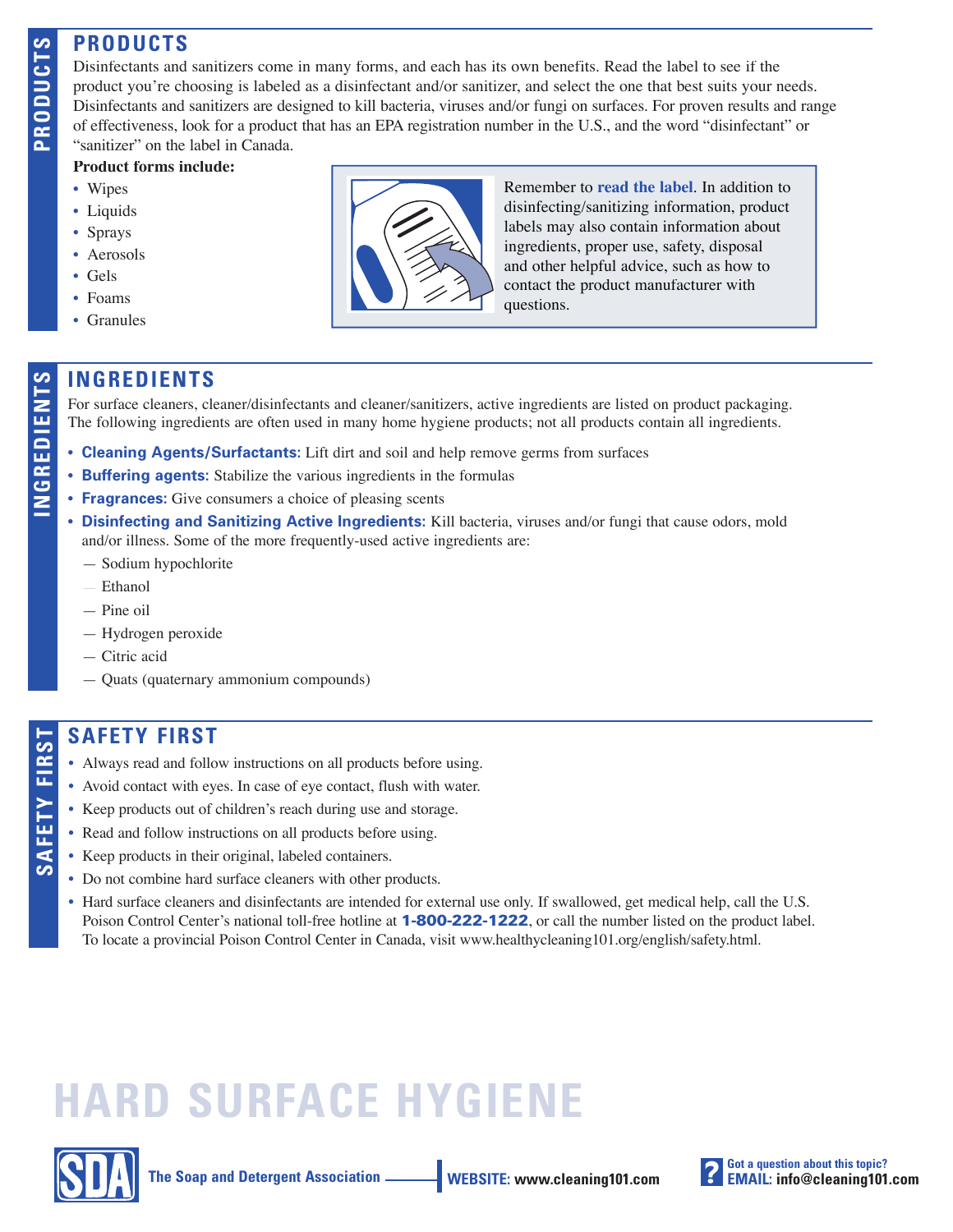# **DIRECTIONS FOR USE**

Always read the label first and follow the manufacturer's instructions.

- For products that need to be diluted with water before use, always use the recommended proportions in order to achieve concentrations that will disinfect.
- Work in a ventilated room if suggested on the label.
- Do not mix cleaning products together. In many cases, dangerous fumes can form.
- Always keep cleaning products out of reach of children.
- Some combination products clean and disinfect/sanitize at the same time, while other products require that surfaces be pre-cleaned, and that the disinfectant or sanitizer remain on the surface for a prescribed amount of time, then rinsed or air dried. That's why it's important to always read the label before using the product: so that you use it correctly in order to get the expected results.

Keep in mind that staying healthy doesn't require a degree in microbiology; it just takes a bit of common sense and knowing where to disinfect. In addition to the obvious places like floors, toilets, showers, sinks and countertops, focus on surfaces that are germ hotspots, such as:

- Kitchen sink drain areas
- Computer mice • Bathroom faucets
- Kitchen faucet handles • Refrigerator handles
- Toys
- Light switches
- Changing tables
- Doorknobs
- Phones and cell phones
- Remote controls
- Computer keyboards

When choosing which product type is best for which surface, read the label and use common sense. For example — don't use sprays on electrical equipment such as cell phones, remote controls, light switches or computer keyboards . . . and read the label for proper usage on children's toys.

### **DISPOSAL**

- Use all of the product. If the product has been sitting in your childproof cleaning product storage area for awhile, call the manufacturer to see if the product is still effective.
- Always check the label for product disposal instructions, or contact the manufacturer.
- When your container is empty, check your local recycling regulations to see if it's recyclable in your community.

#### **FOR MORE INFORMATION**

Looking for additional information? Check out these online resources:

- Consumer Product Safety Commission (CPSC): **www.cpsc.gov**
- Consumer Specialty Products Association (CSPA): **www.cspa.org**
- Alliance for Consumer Education: **www.consumered.org**
- Manufacturers' websites: **www.cleaning101.com/about/members.cfm**
- Center for Food Safety and Applied Nutrition, Food and Drug Administration: **www.cfsan.fda.gov**
- Food Safety and Inspection Service, U.S. Department of Agriculture: **www.fsis.usda.gov**
- Gateway to Government Food Safety Information: **www.foodsafety.gov**
- The Partnership for Food Safety Education: www.fightbac.org

#### *A Special Thank You to Our Reviewers and Contributors*

The Soap and Detergent Association developed this Product Fact Sheet in partnership with hard surface cleaning product industry experts to help consumers achieve a better understanding of safe and effective use of hard surface disinfecting and sanitizing products.

# **HARD SURFACE HYGIENE**